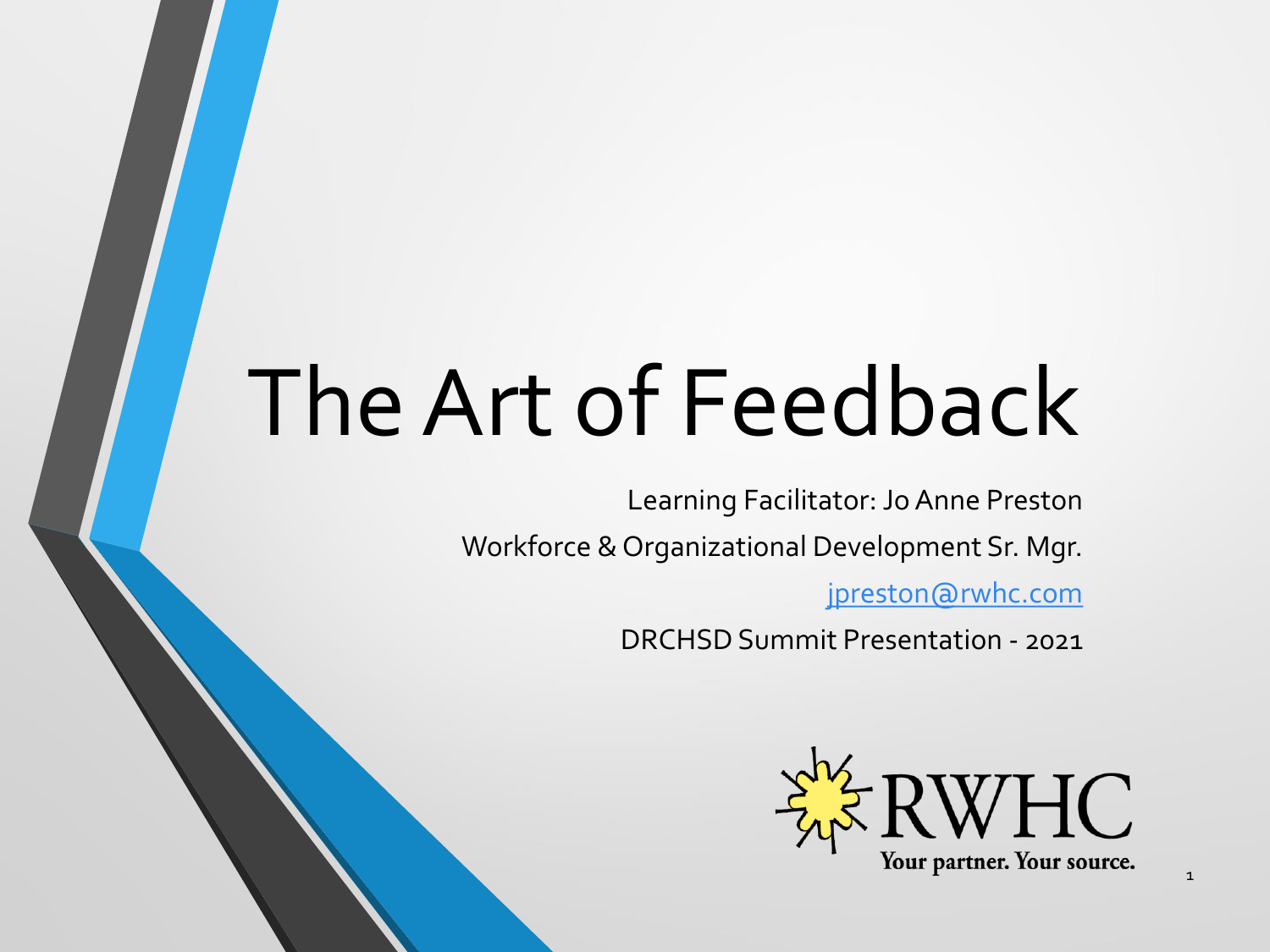### Today we will explore:

- 1. Why feedback is so important for health care teams
- 2. A model for delivering effective feedback
- 3. Opportunities to practice giving difficult feedback
- 4. How to manage challenging responses to feedback
- 5. Tips for gracefully receiving feedback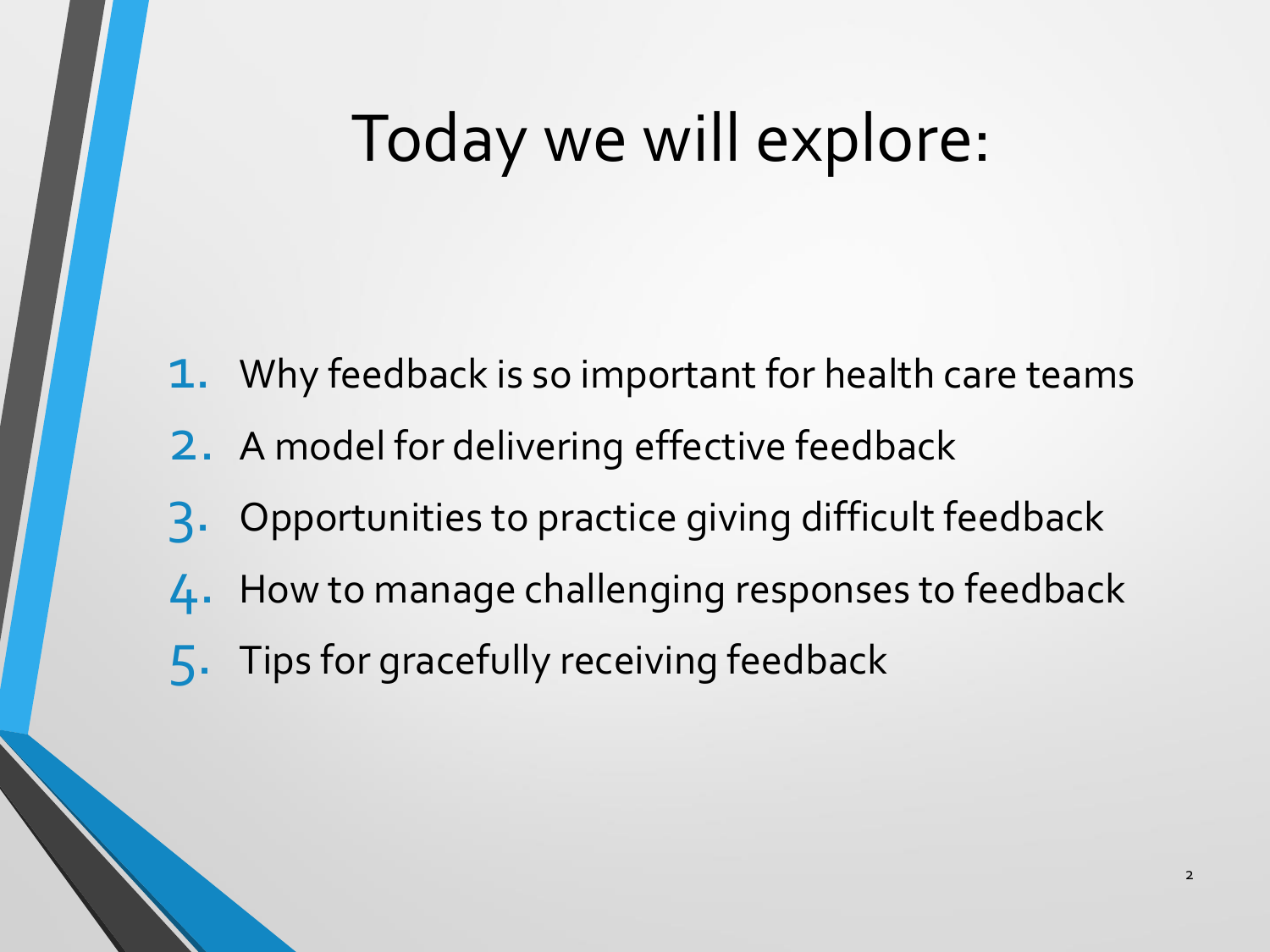### Why feedback matters:

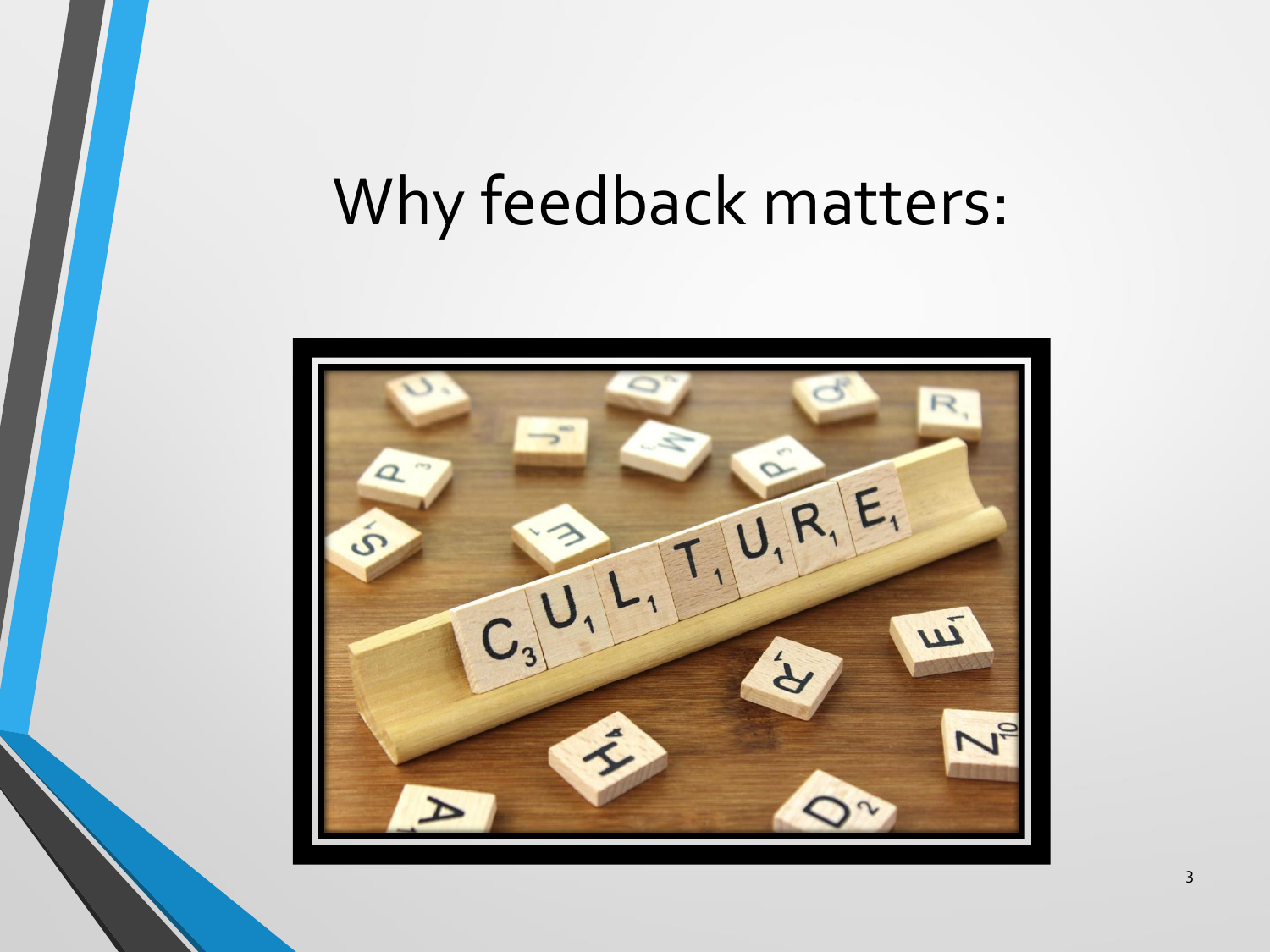### Chat a characteristic of someone who you can hear the tough message from



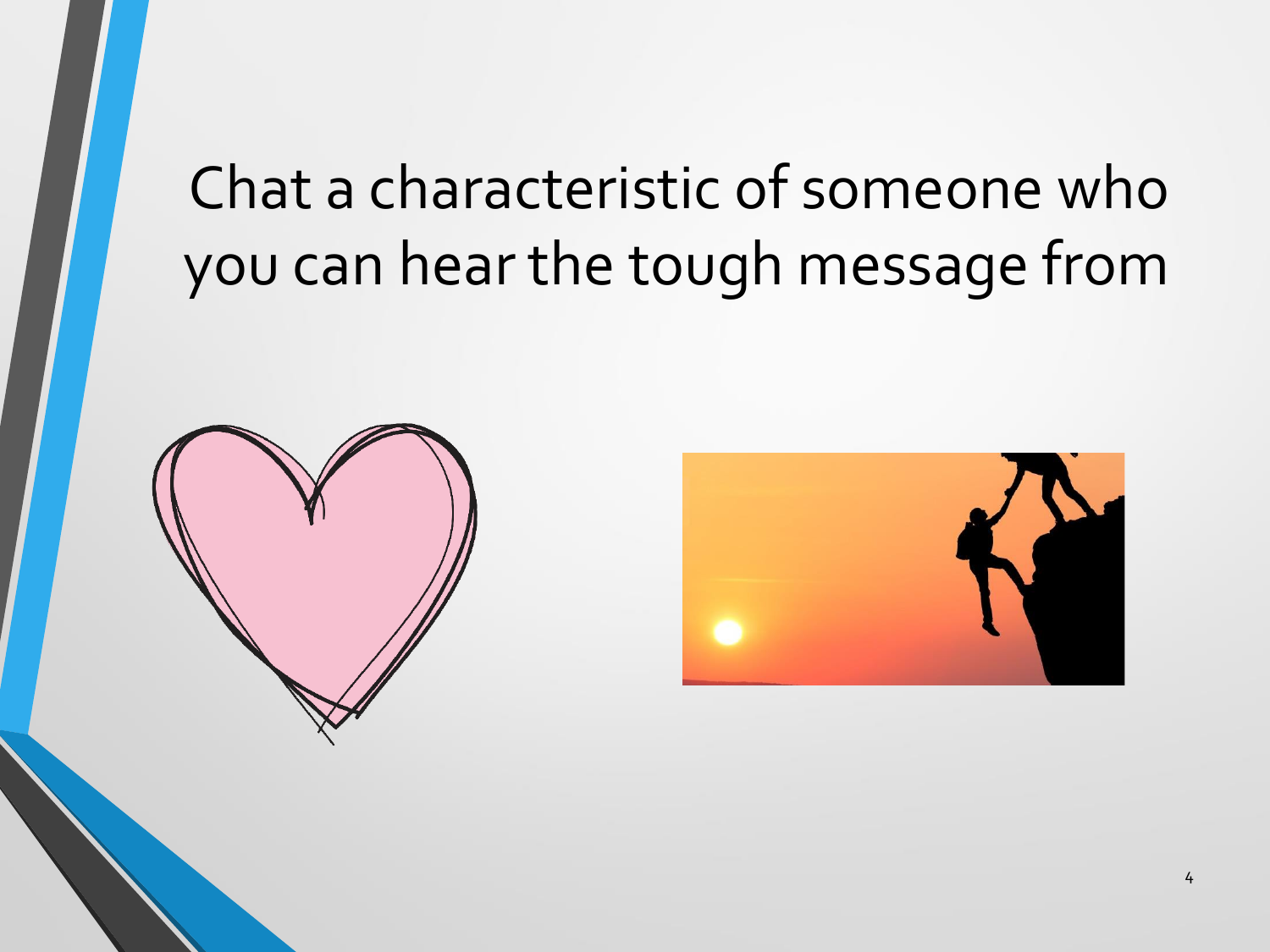# Managers and Leaders Must:

- Select good people
- •Define clear expectations
- **Provide recognition**

•*Care*

Marcus Buckingham, Author of The One Thing You Need to Know About Great Managing, Great Leading, and Sustained Individual Success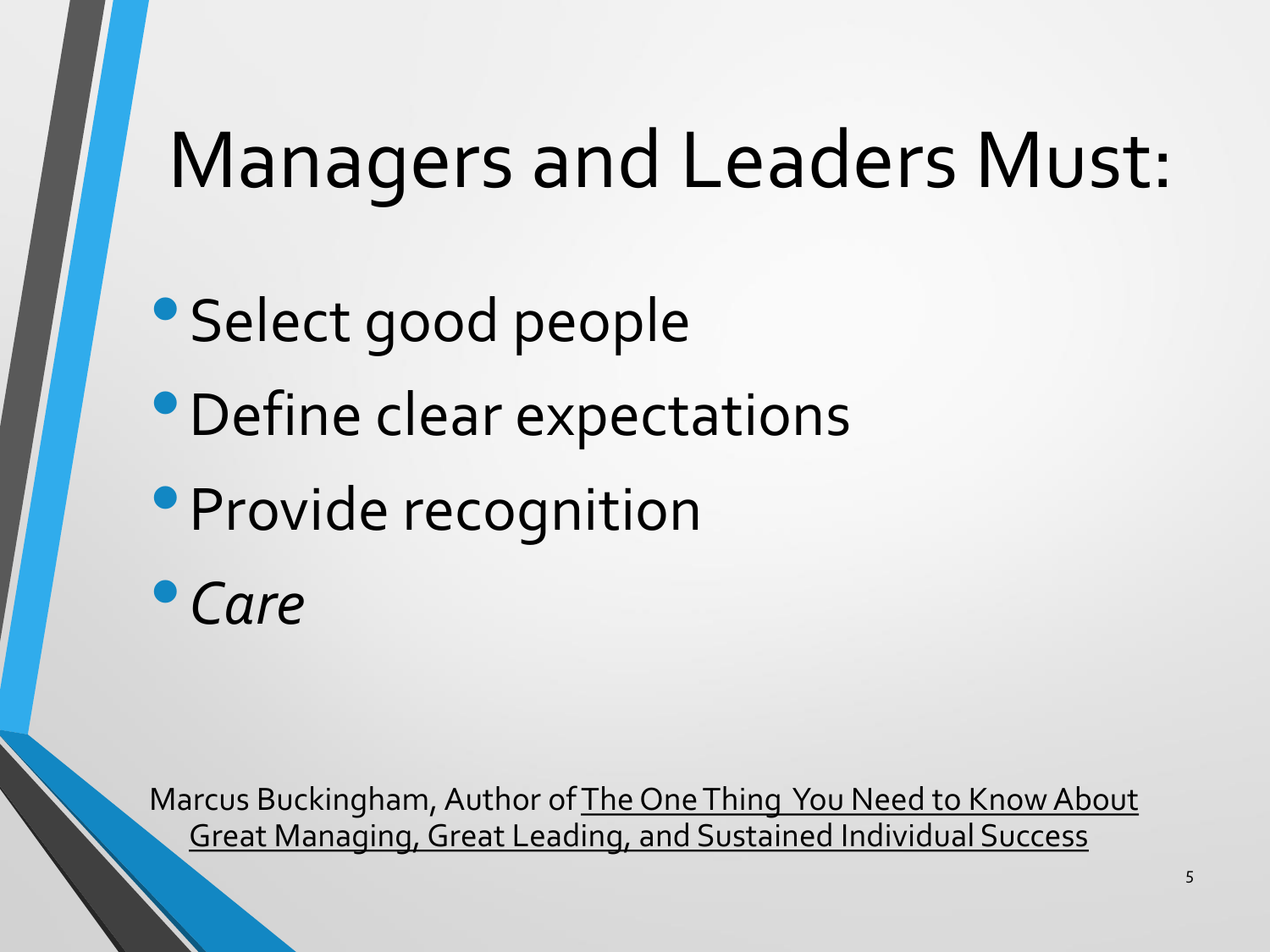### More from "The One Thing…"

### •"Fake caring is worse than no caring"

### **• "If you don't care about people, get out** of management"

Marcus Buckingham, Author of The One Thing You Need to Know About Great Managing, Great Leading, and Sustained Individual **Success**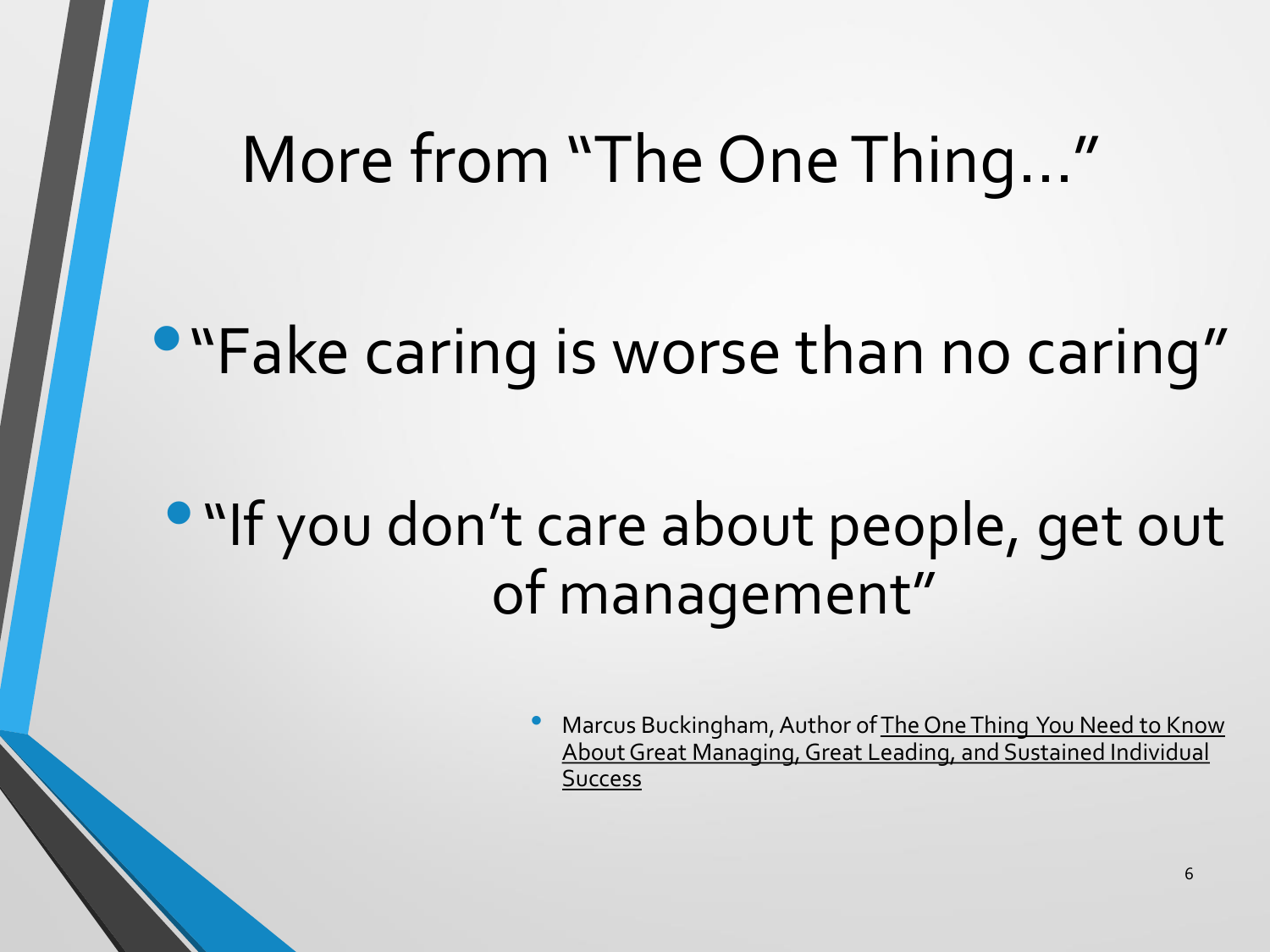### Challenges and Opportunities

In your small group, discuss what challenges you most when you need to give feedback.

One person keep a list of the themes and share with the larger group when you are done.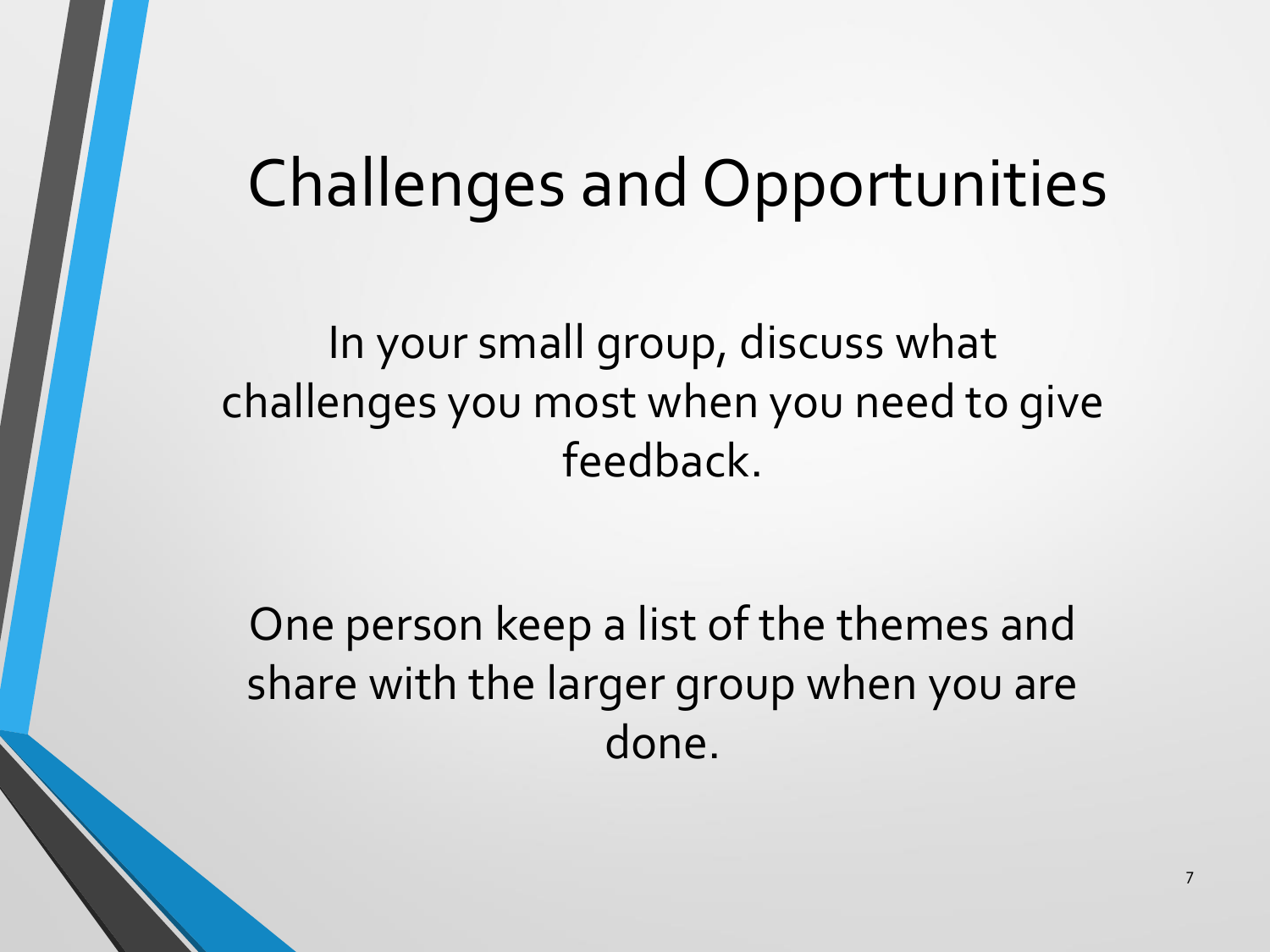### What are employees thinking?

- What am I supposed to do? (*Managing expectations)*
- Once I know,, how am I doing? *(Providing feedback)*

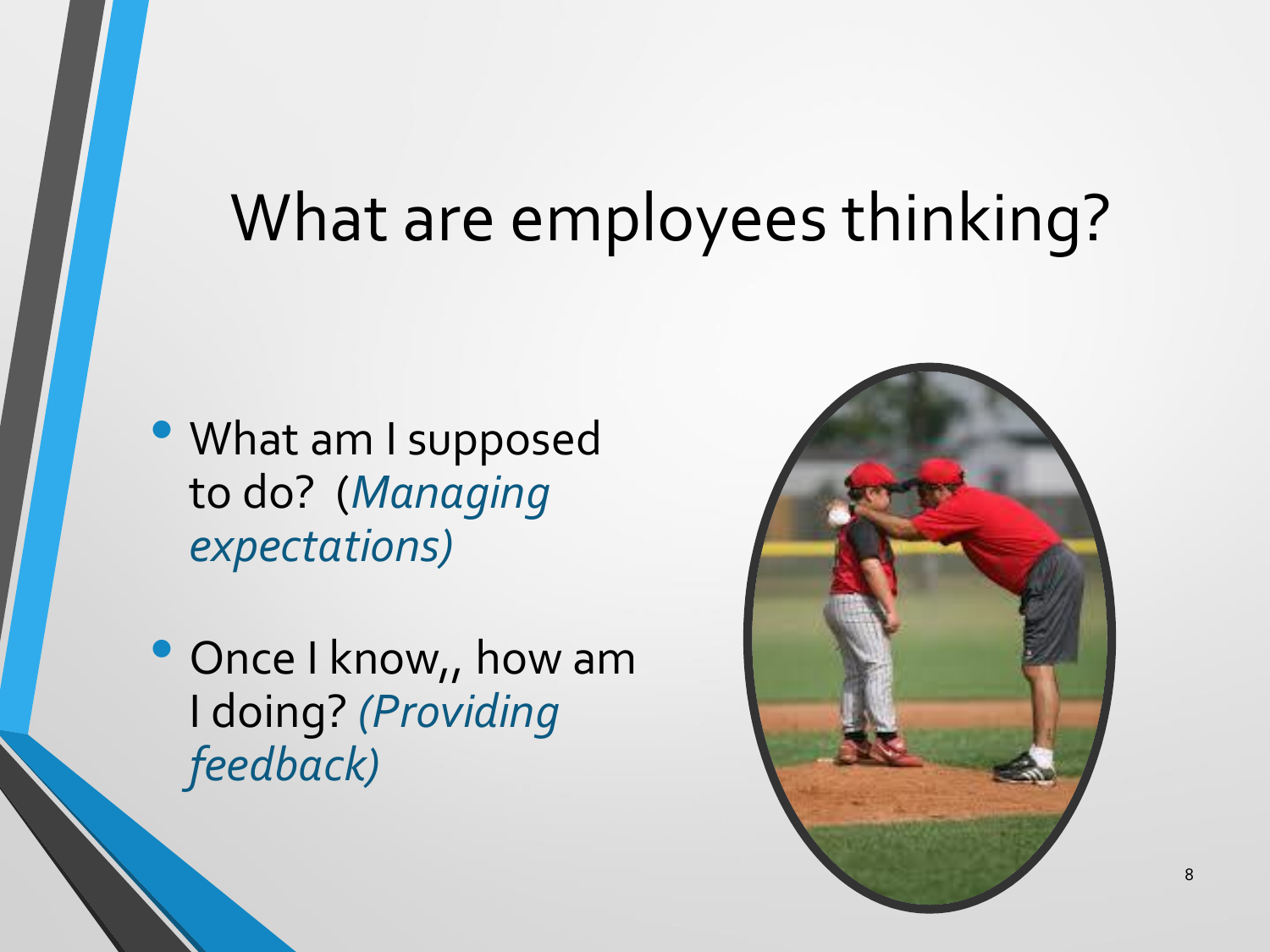### Leaders are paid to:

- Set and meet goals
- Create and meet budget
- Foster a welcoming culture
- Meet productivity targets
- Recruit and retain employees
- Structure the work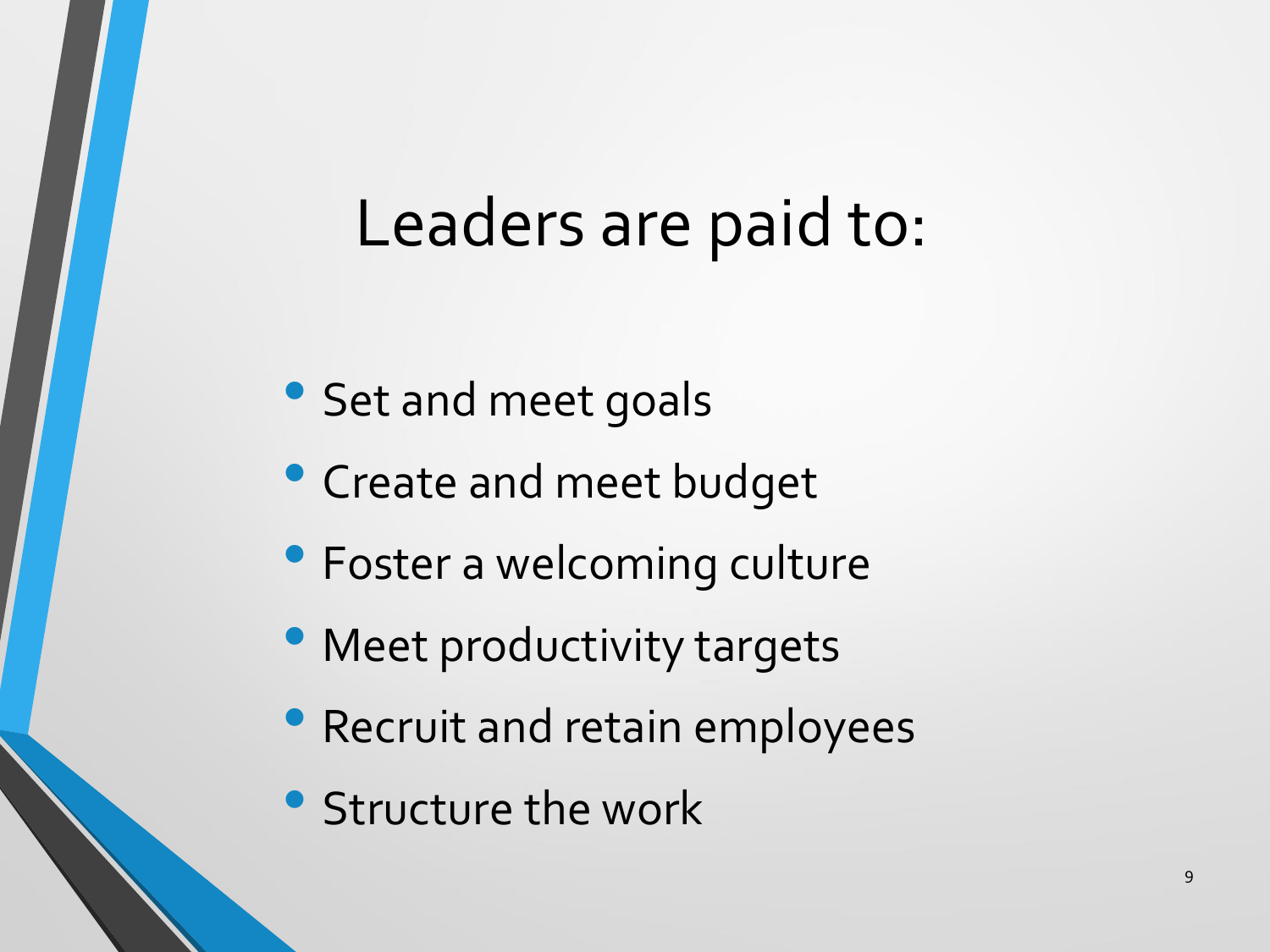# So why **DON'T** employees do what they are supposed to do?

Often it's that they don't know-

- What they are supposed to do
- HOW they are supposed to do it
- Why they are doing it
- **Who** it matters to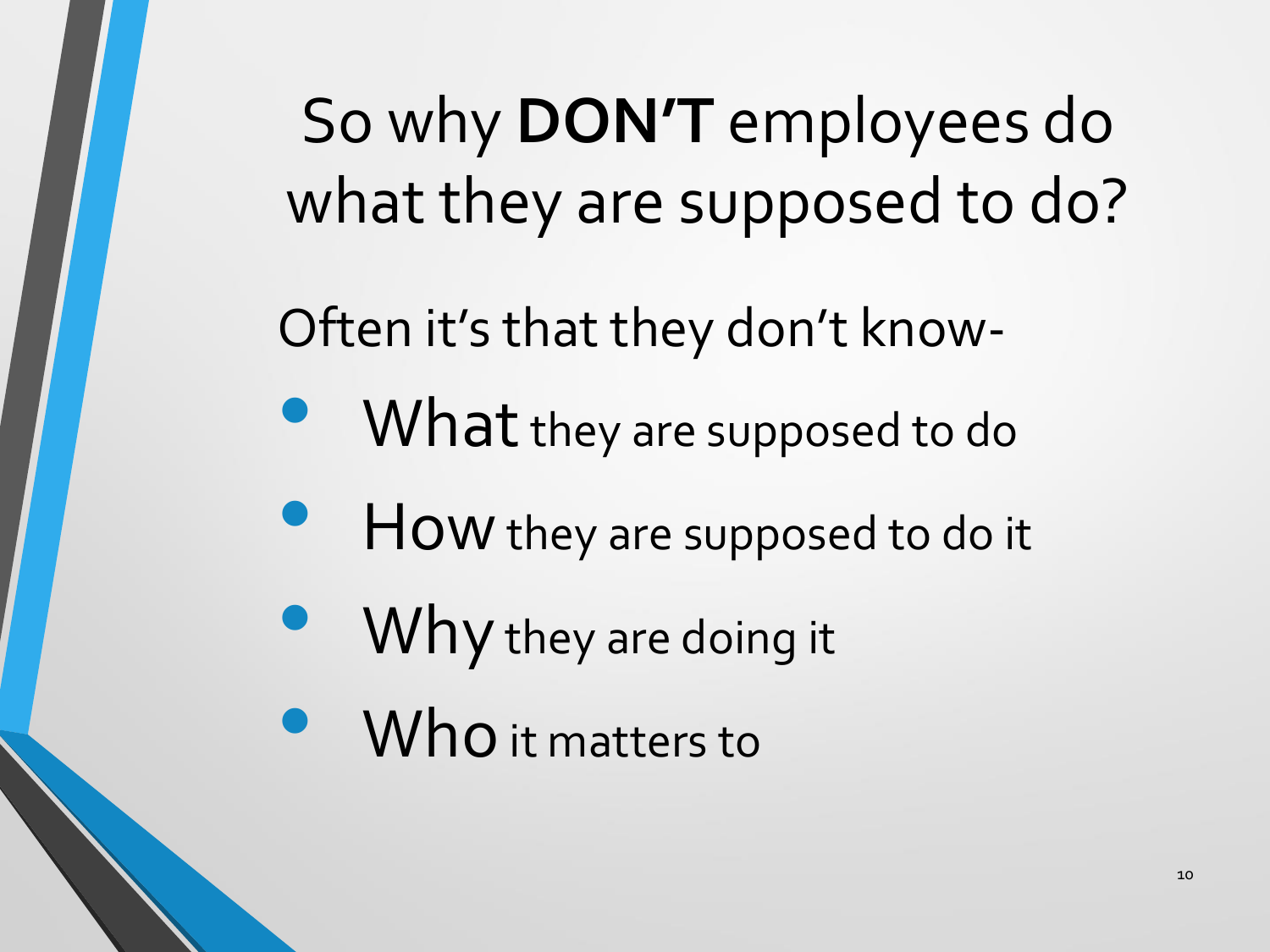# **Can't/Won't!**

|    | <b>Unwilling and Unable</b> | <b>Unwilling but Able</b> |
|----|-----------------------------|---------------------------|
|    | <b>Willing and Able</b>     | <b>Willing but Unable</b> |
| 11 |                             |                           |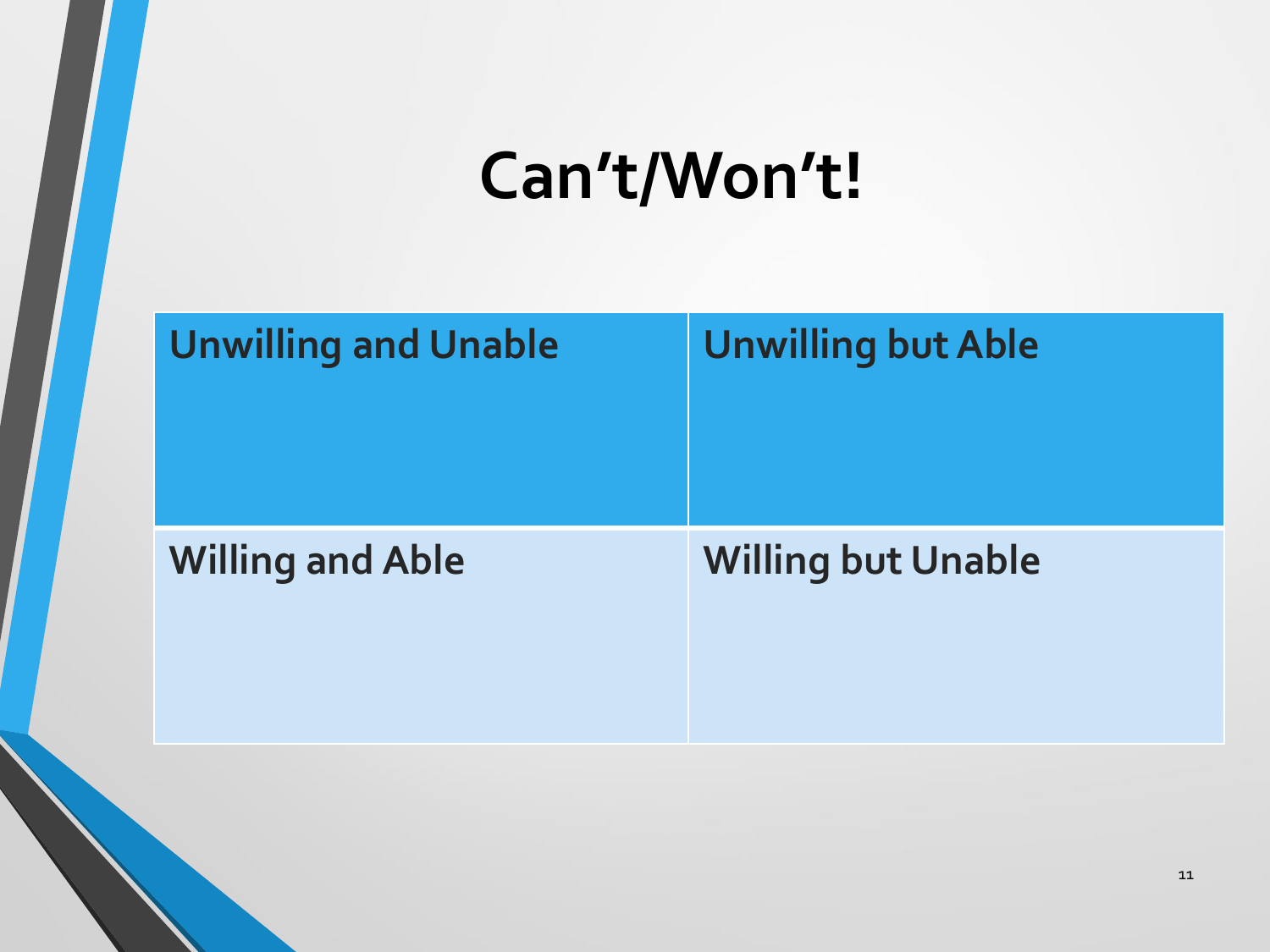# **Set the Stage**

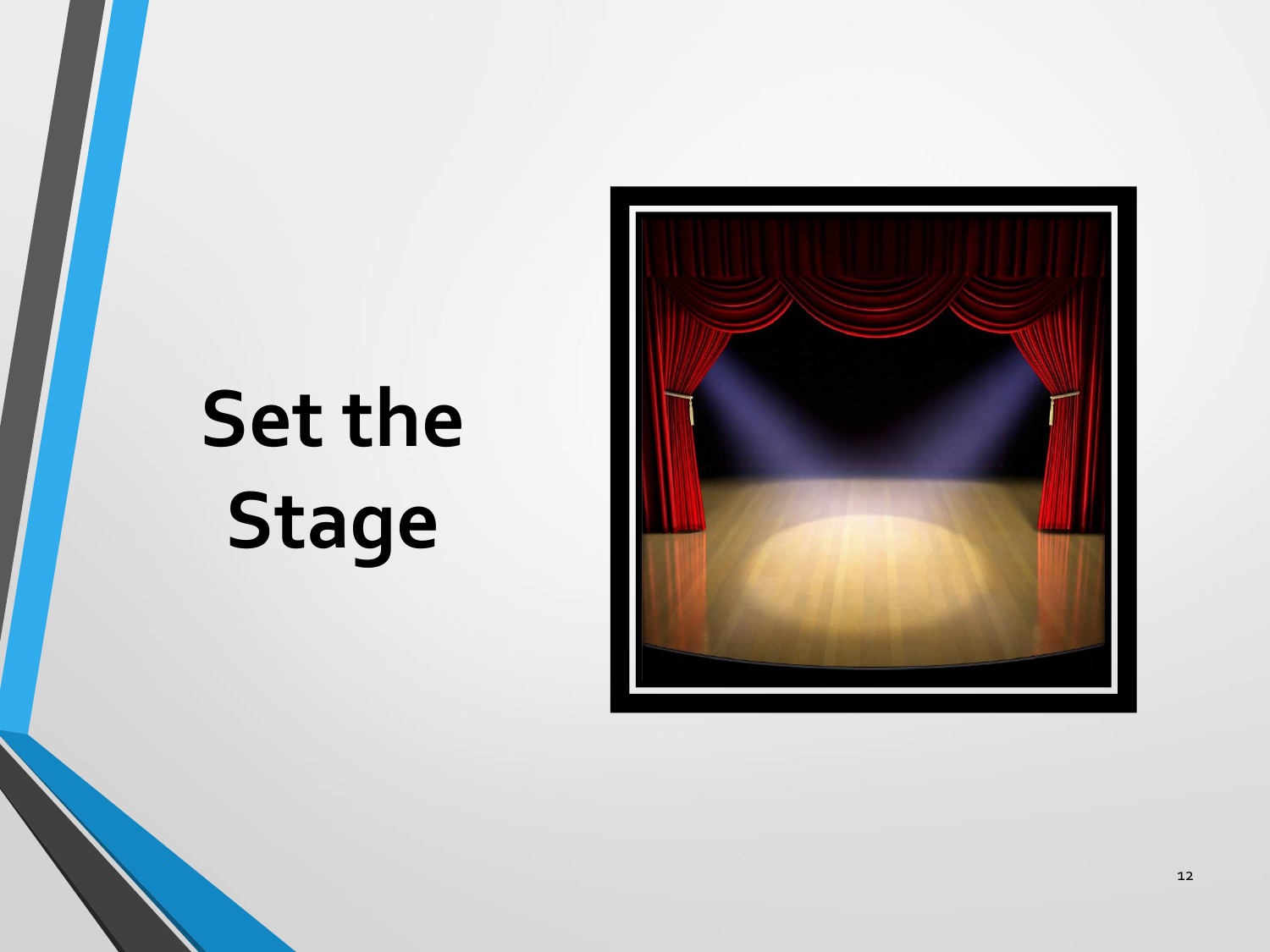# Effective Feedback-Feed *Forward* Is:

# 1. Specific

- 2. About **behaviors/actions**,\* not characteristics/judgments
- 3. Clear about the result or effect of the behavior
- 4. Clear about future expectations of behavior
- 5. Clear about consequences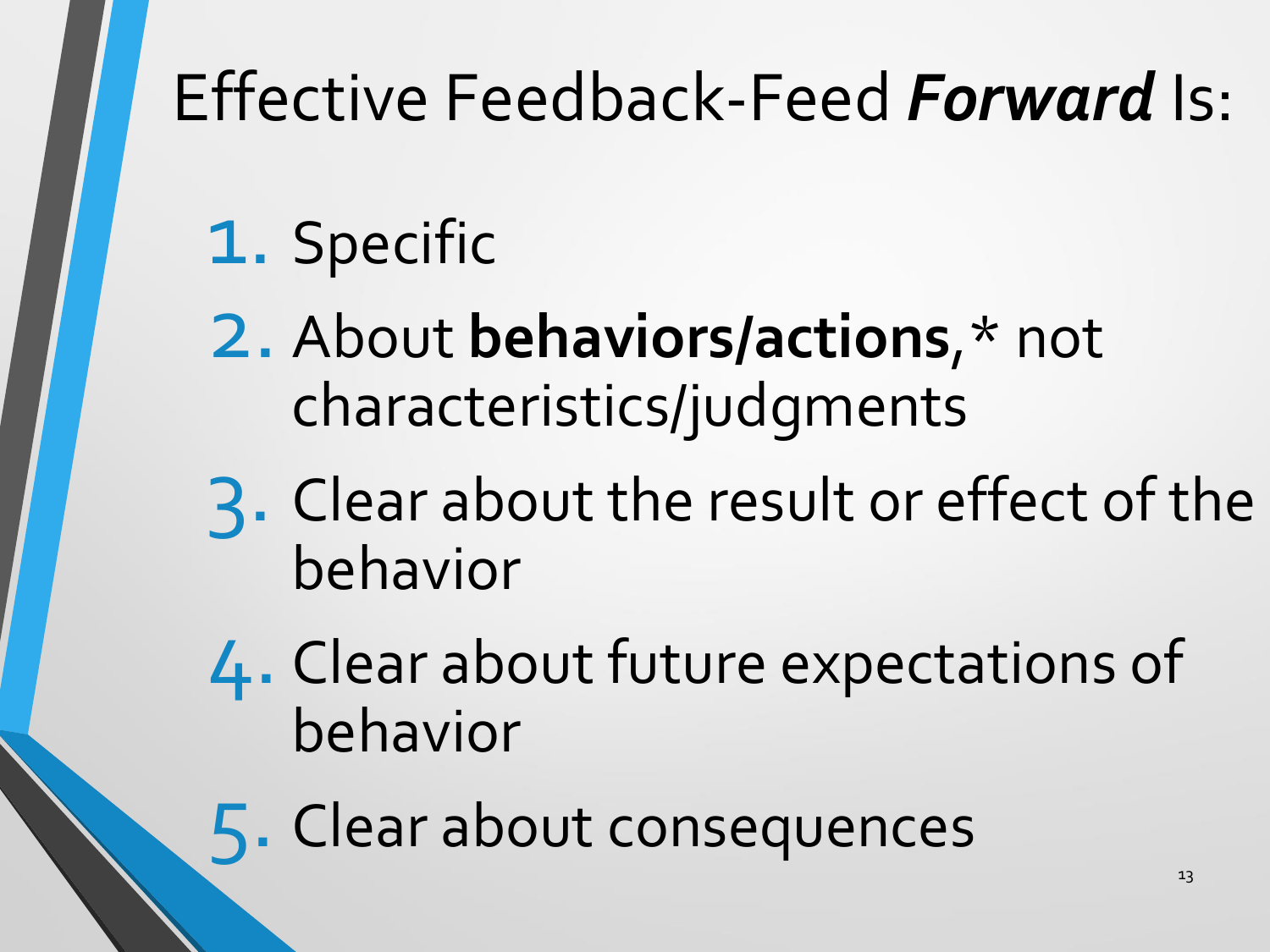### The BEARRR model:

- **<sup>B</sup>**ehavior
- **<sup>E</sup>**ffects of Behavior
- **<sup>A</sup>**sk
- **<sup>R</sup>**esults/**R**einforce/ **R**ecognize

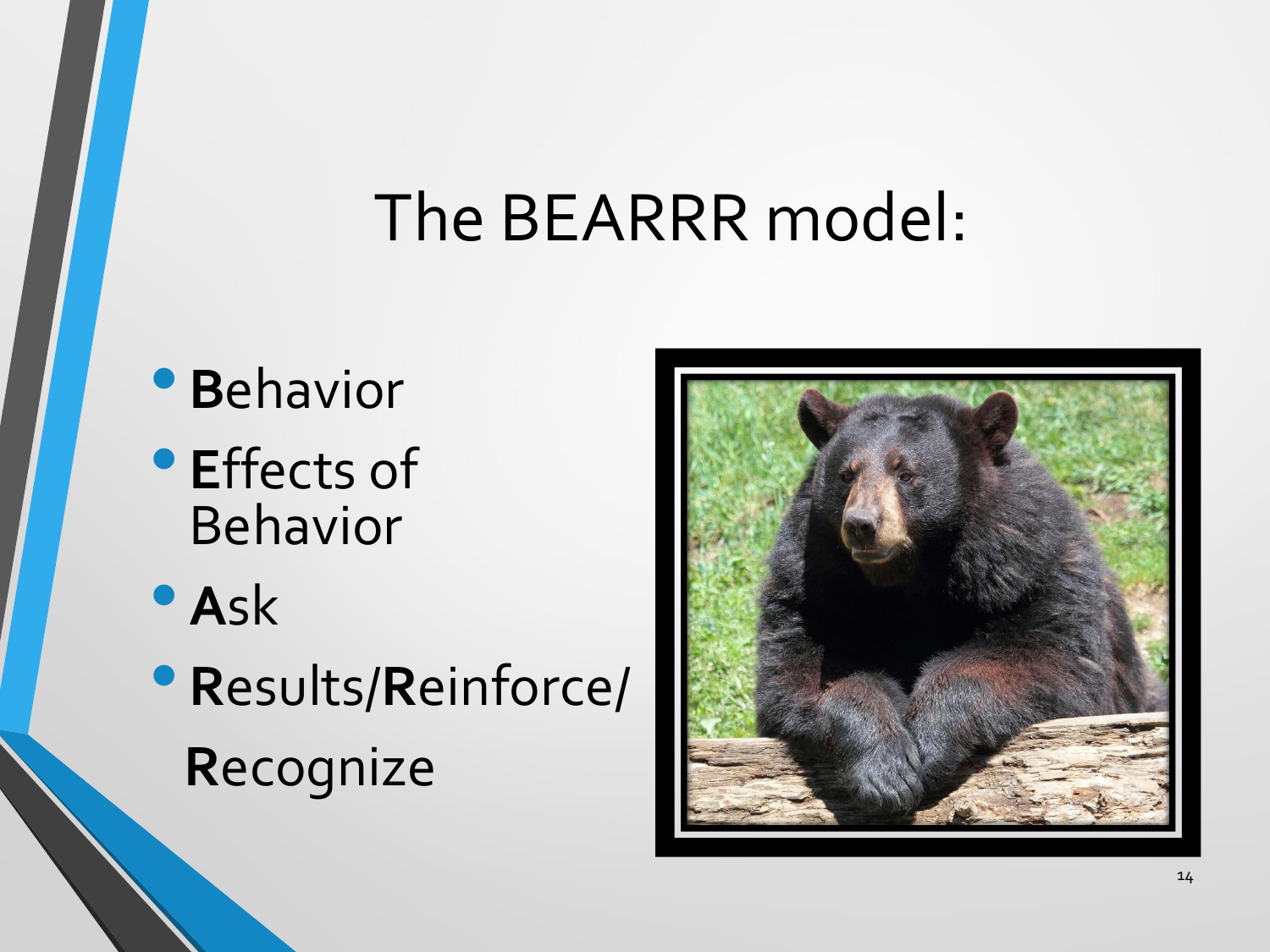### It doesn't always go as planned….

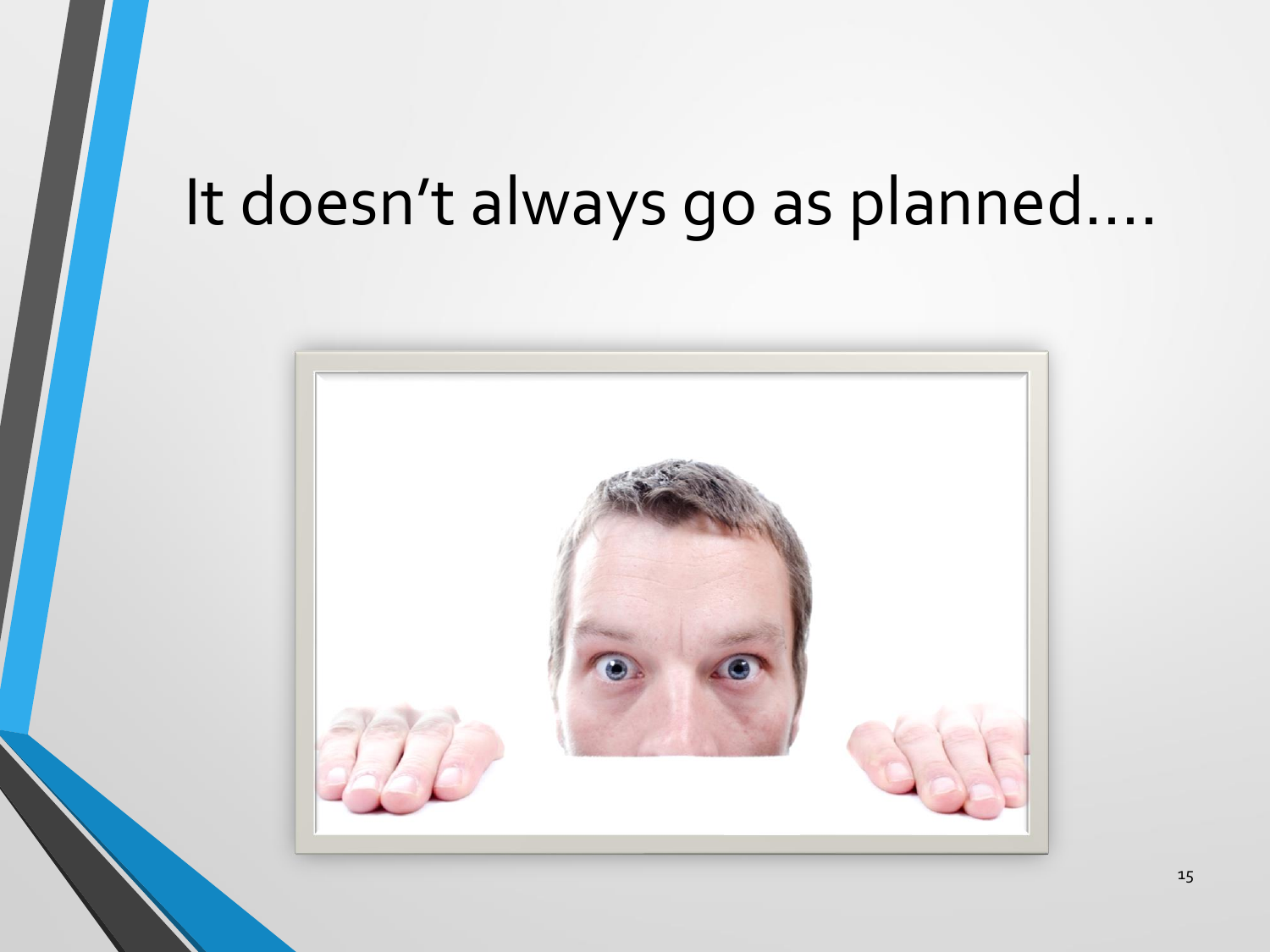#### **Addressing Difficult Responses to Feedback**

- Anger/Attack
- Defensiveness/Denial
- Passing the Buck
- Silence
- Indifference
- Despair
- Superficial Agreement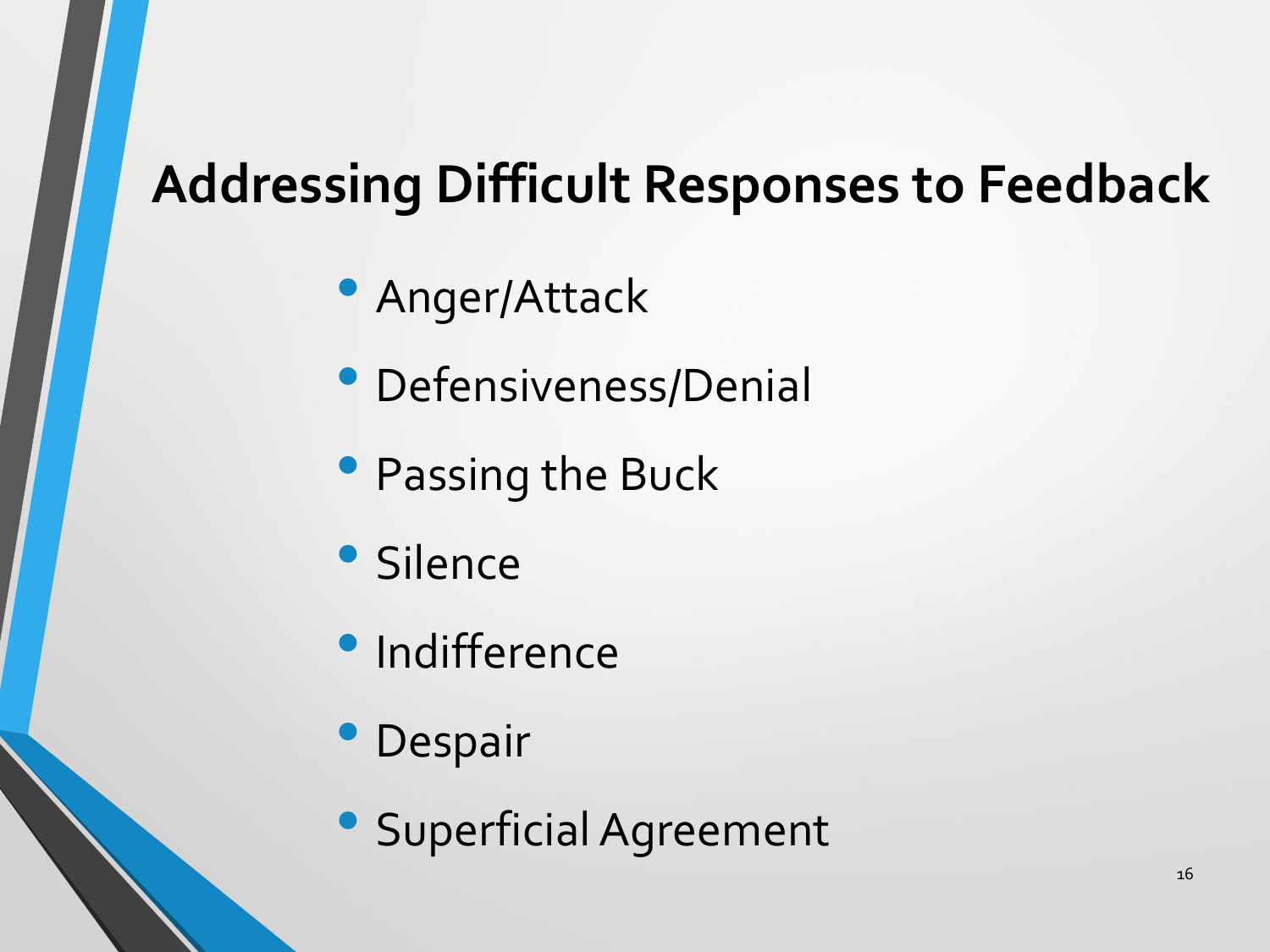# Feedback Practice Groups:

- A the manager giving feedback
- <sup>B</sup> the employee
- <sup>C</sup> Other(s) are observers (your "phone a friend" resource if you need one!)
- Take a few minutes to create your "giving feedback" scenario based on the previous "judgments/ behaviors" discussion
- Employee, give some thought to how you might react to feedback with one of the defensive behaviors
	- Practice it!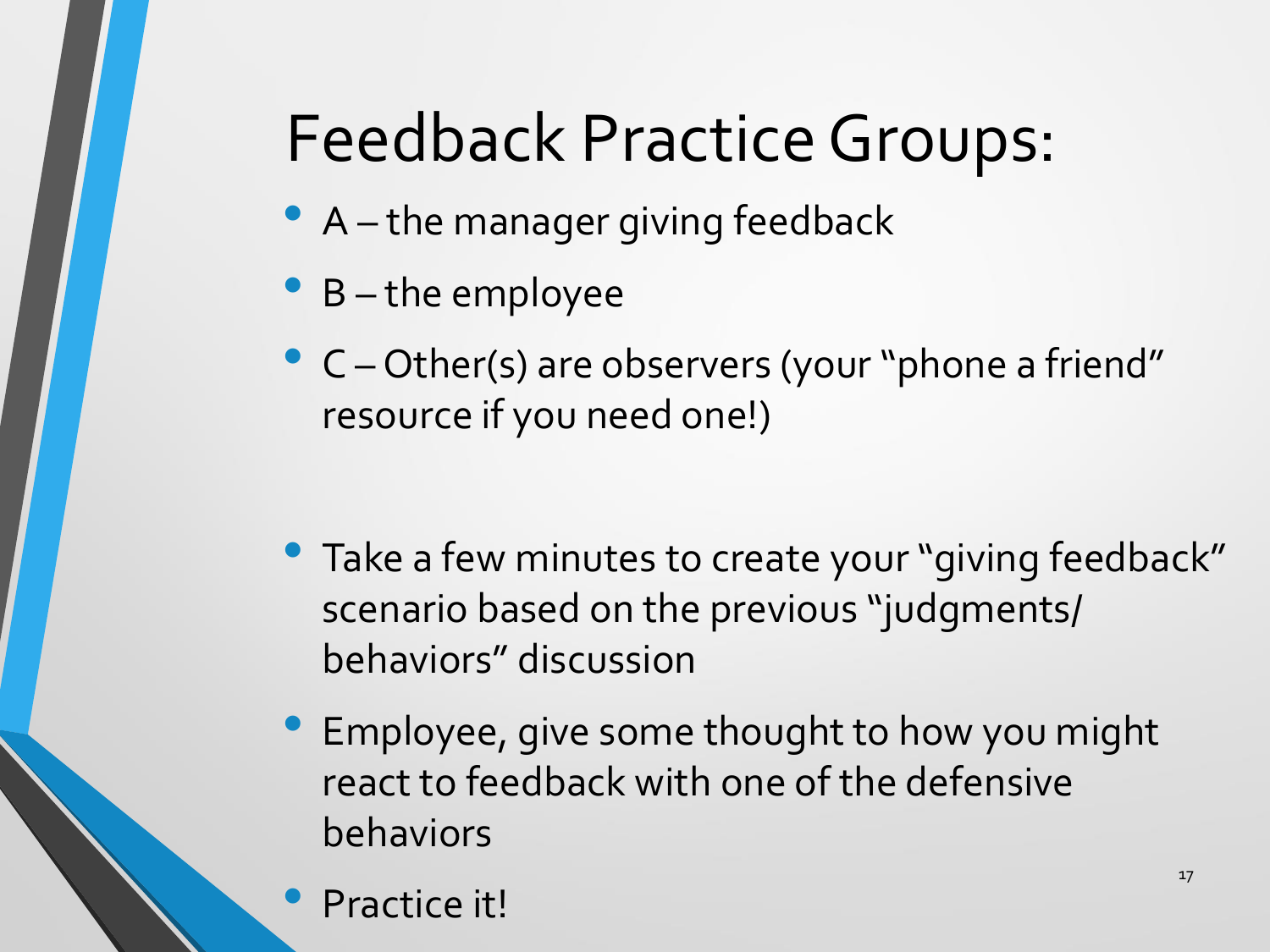### Practice Debrief

- Did you get derailed?
- Employees & Observers, what did the person giving feedback do effectively?
- Who controlled the conversation?
- Will the conversation improve performance?
- Was the working relationship improved?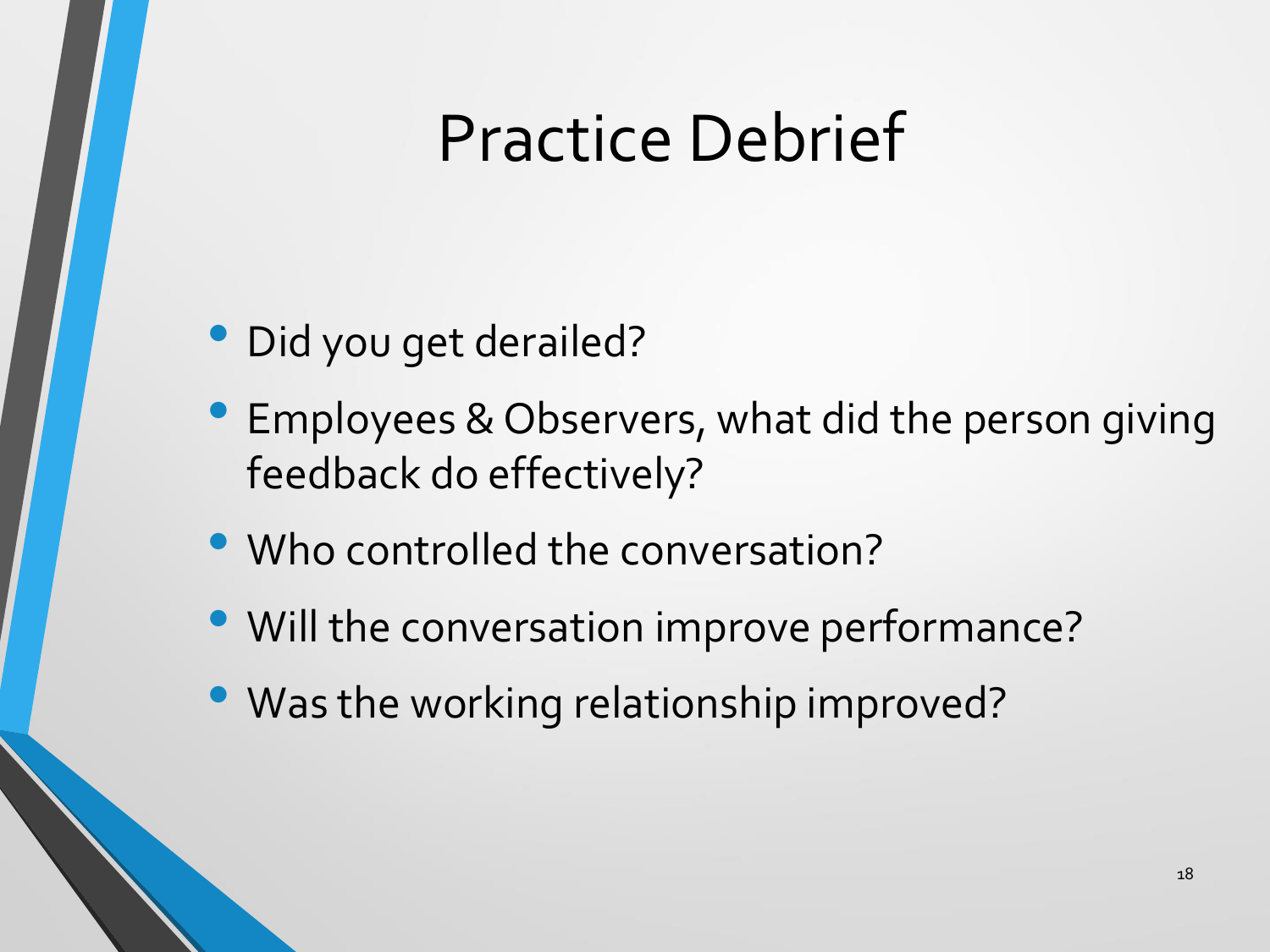### Basic Themes to Keep in Mind:

- Say what you see
- Keep your intention front and center
- Be prepared to be flexible: but don't get derailed
- Be open to personal accountability but not hard on yourself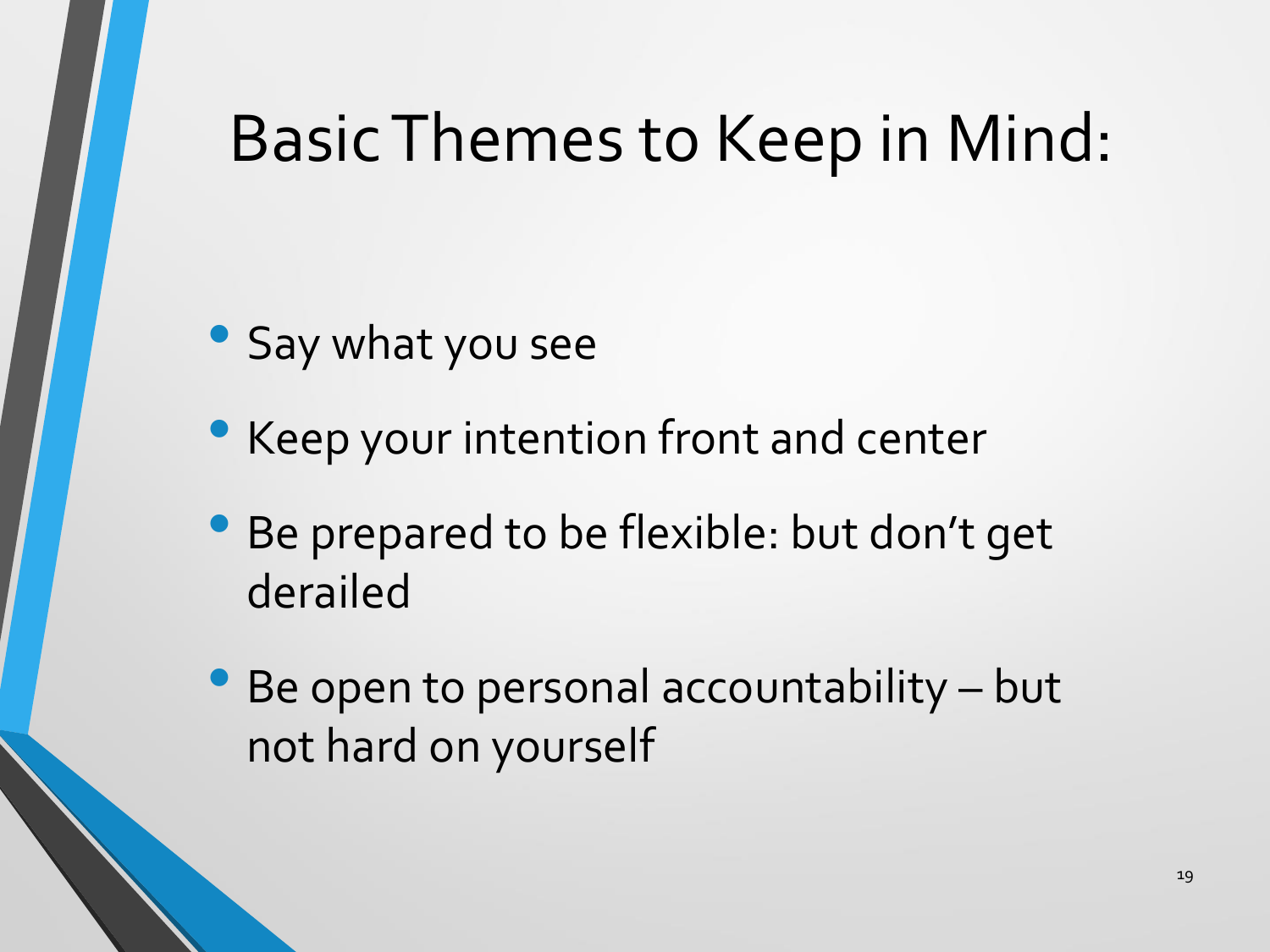### Being on the receiving end

- Assume goodness
- Don't defend
- "Tell me more" vs "But…"
- THANK them
- Be THAT kind of leader Why?
- Ask yourself, "who might say I am NOT that kind of leader?"